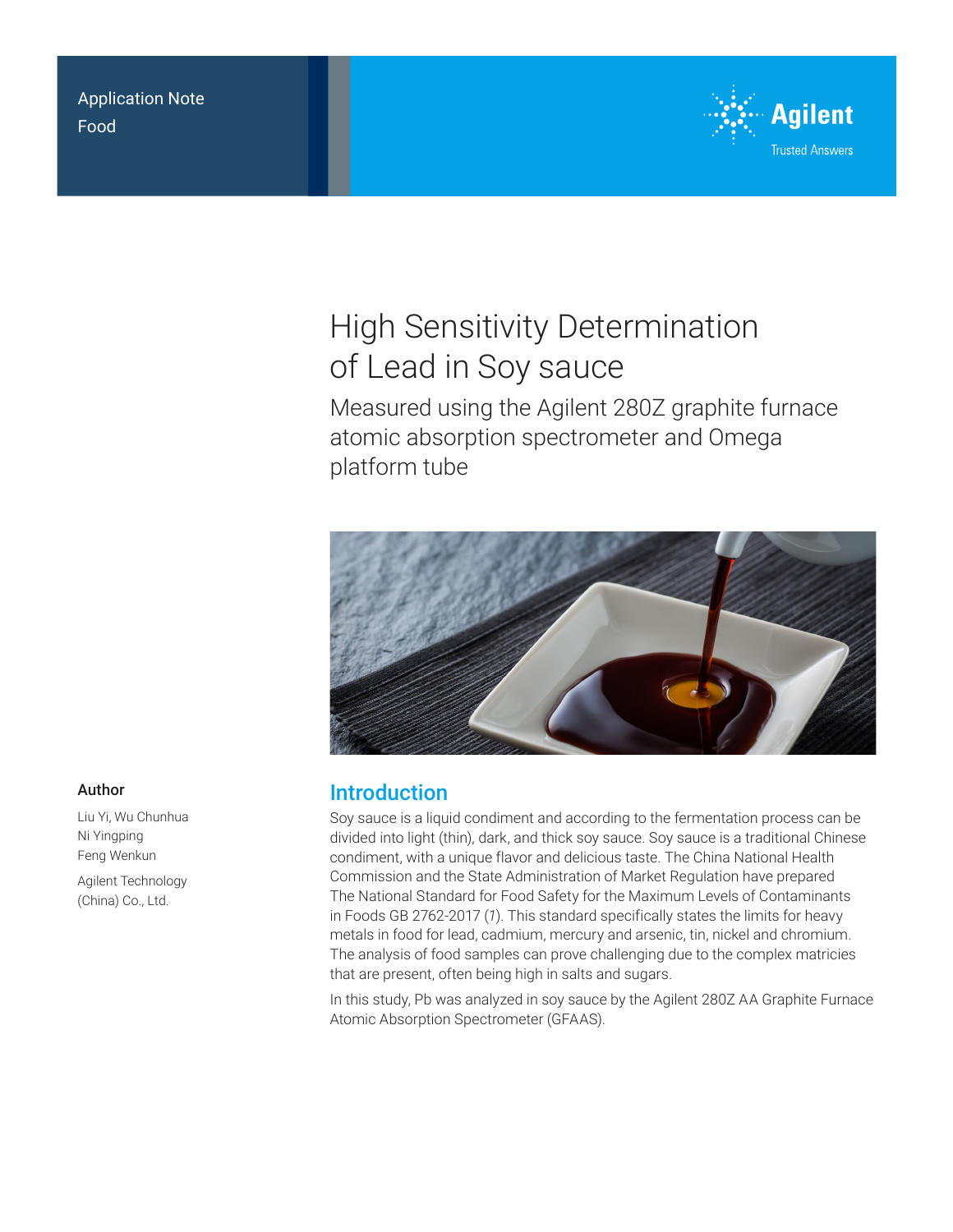# **Experimental**

### Instrumentation

The Agilent 280Z AA features patented Transverse Zeeman Background Correction technology to ensure the highest sensitivity for Pb in soy sauce. The Agilent PSD 120 autosampler automatically prepares the calibration curve, adds modifier and accurately and reliably delivers samples to the furnace. The Hot Injection capability in the software was used to control the conditions of injection for effective delivery of the sample droplets to the Omega platform tube. The Omega platform tube ensures improved performance and the highest sensitivity for Pb. The Tube-CAM furnace viewing camera, standard on the 280Z AA, provides real time viewing inside the graphite tube. This is used to confirm the deposit position of the sample. It is also used to control the drying program, which is essential when analyzing samples like soy sauce that have a complex matrix. To assist in the development of a robust furnace program, the Surface Response Methodology (SRM) Wizard in the Spectra 5.5 software was used to find the optimum ash and atomization temperature (*2*). The wizard guides the operator to find the maximum absorbance in just a few experiments, significantly simplifying method development and saving time.

An important consideration when handling samples containing potentially toxic heavy metals is to limit the contact with the operator or laboratory environment. The optional local fume extraction accessory ensures that any harmful vapors are removed at the source ensuring they don't escape into the lab. It also includes a convenient LED lighted mirror to provide a clear view of the graphite tube injection hole assisting in the easy insertion and removal of graphite tubes (Figure 1).



Figure 1. Agilent's optional extraction/LED accessory for the Agilent GTA 120 graphite tube atomizer.

### **Reagents**

The following reagents were used for the preparation of calibration standards solution and samples:

- Magnesium nitrate salt (AR grade)
- 1% Palladium nitrate solution (Agilent, p/n 5193-8336)
- 1000 mg/L Lead (Pb) stock standard (Agilent, p/n 5190-8475)
- High purity Nitric Acid, (EMSURE, Merck)
- Ultrapure 18.2 Ωcm-1 Milli-Q water (Millipore)
- Dilution solution: 1% Nitric acid

### Standard and modifier preparation

A 50 µg/L bulk standard of Pb was prepared from the 1000 mg/L Pb stock standard and diluted with 1% nitric acid (HNO<sub>3</sub>). The working calibration standards were prepared with the PSD 120 Autosampler with the concentration 0, 10, 20, 30 and 40 µg/L.

The prepared chemical modifier consisted of 1% magnesium nitrate + 0.2% palladium nitrate in 1% HNO $_{\scriptscriptstyle 3}$ .

### Sample preparation

An accurately weighed soy sauce samples of 0.10 g and was diluted to 5.0 g using 1% HNO<sub>3</sub> and thoroughly mixed with a vortex mixer for one minute, to have a final dilution factor of 50.

### Instrument conditions

Table 1 lists the instrument operating conditions. Table 2 lists the furnace settings used for the analysis.

| Element                      | Pb                                                              |  |  |
|------------------------------|-----------------------------------------------------------------|--|--|
| Lamp current (mA)            | 10                                                              |  |  |
| Wavelength (nm)              | 283.3                                                           |  |  |
| Slit Width (nm)              | 0.5                                                             |  |  |
| Type of tube                 | Omega platform tube                                             |  |  |
| <b>Background correction</b> | Zeeman                                                          |  |  |
| Modifier                     | 5 µl 1% Magnesium nitrate + 2%<br>Palladium nitrate (Co-inject) |  |  |
| Sample Volume (µL)           | 10                                                              |  |  |
| Lamp type                    | <b>Hollow Cathode Lamp</b>                                      |  |  |
| Hot injection Temp (°C)      | 60                                                              |  |  |
| <b>Injection Speed</b>       | 8                                                               |  |  |

Table 1. Agilent 280Z AA instrument operating conditions.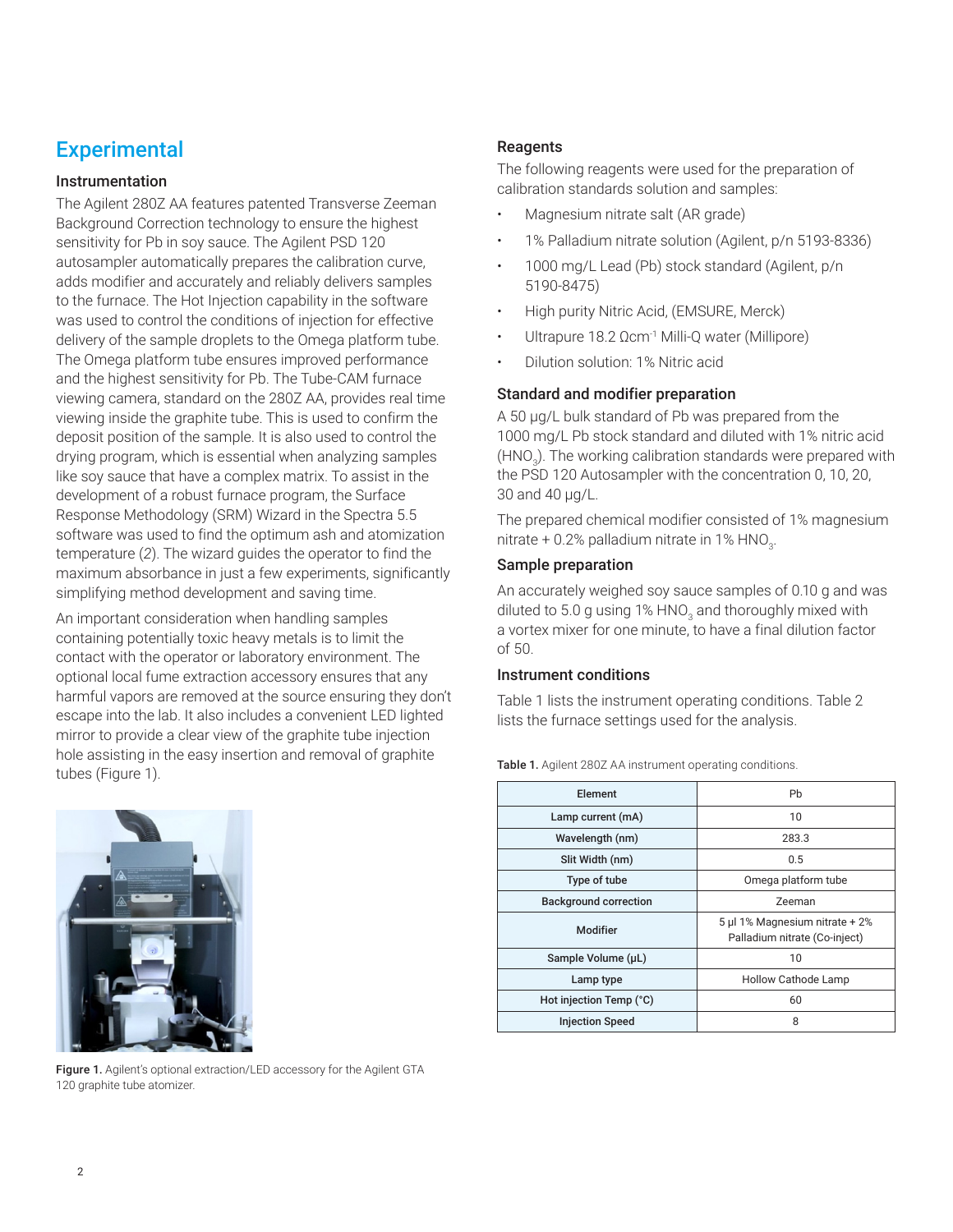| <b>Step</b>    | Temp (°C) | Time (s) | Argon Flow (L/min) | Reading        |
|----------------|-----------|----------|--------------------|----------------|
| 1              | 95        | 50.0     | 0.3                |                |
| 2              | 120       | 20.0     | 0.3                |                |
| 3              | 400       | 30.0     | 0.3                | -              |
| $\overline{4}$ | 500       | 20.0     | 0.3                | $\overline{a}$ |
| 5              | 805       | 15.0     | 0.3                | -              |
| 6              | 805       | 10.0     | 0.3                | -              |
| 7              | 805       | 1.0      | 0.0                | -              |
| 8              | 2132      | 0.6      | 0.0                | Yes            |
| 9              | 2132      | 2.0      | 0.0                | Yes            |
| 10             | 2500      | 2.0      | 0.3                | ۰              |

#### Table 2. Furnace program for the analysis of Pb in soy sauce.

### Results and discussion

### **Optimization**

To ensure accuracy and precision of analysis in GFAAS, control over the furnace temperature program is critical. The Tube-CAM on the 280Z AA provides real time viewing inside the Omega platform tube to correctly optimize drying step, this is valuable for the high salt matrix of the soy sauce samples. The Tube-CAM showed an additional heating step, was required to sufficiently remove salts and sugars common with food type samples, to 400 °C, prior to ashing and to complete the matrix removal.

The ash and atomize temperatures in GFAAS are not independent variables. The SRM Wizard is unique in its ability to simultaneously find the relationship between ashing and atomization. This ensures the maximum absorbance, highest sensitivity and excellent %RSD of replicates. Once the initial Ash and Atomize temperatures and steps were defined (Table 3), the wizard automatically derived the experiments needed to find the optimum ash and atomization temperature with the schematic showing the stability of the vapor phase (Figure 2).

| Table 3. SRM, experimental design factors. |  |
|--------------------------------------------|--|
|--------------------------------------------|--|

| <b>Step</b> | Temperature (°C) | Step $(^{\circ}C)$ |
|-------------|------------------|--------------------|
| Ash         | 1000             | 300                |
| Atomization | 2000             | 300                |



Figure 2. The SRM tool in the SpectrAA software uses a mathematical model to automatically optimize ash and atomize temperatures. Shown here the schematic for a spiked soy sauce sample.

The optimum temperatures found by the SRM Wizard were:

- Ash: 805 °C
- Atomization: 2132 °C

### **Calibration**

The Agilent 280Z AAS comprises patented longitudinal graphite tube heating and transverse Zeeman background correction to delivers outstanding sensitivity and maximum performance for all types of complex sample matrices. The calibration curve for Pb shows excellent linearity with correlation coefficient >0.9996. Sensitivty can be measured by the characteristic mass. The characteristic mass in peak area is defined as the mass that gives 1% absorbance *(3*). The characteristic mass, in peak area, for Pb is 22.3 pg for an injection of 10 µL, this demonstrates the excellent sensitivity of the method.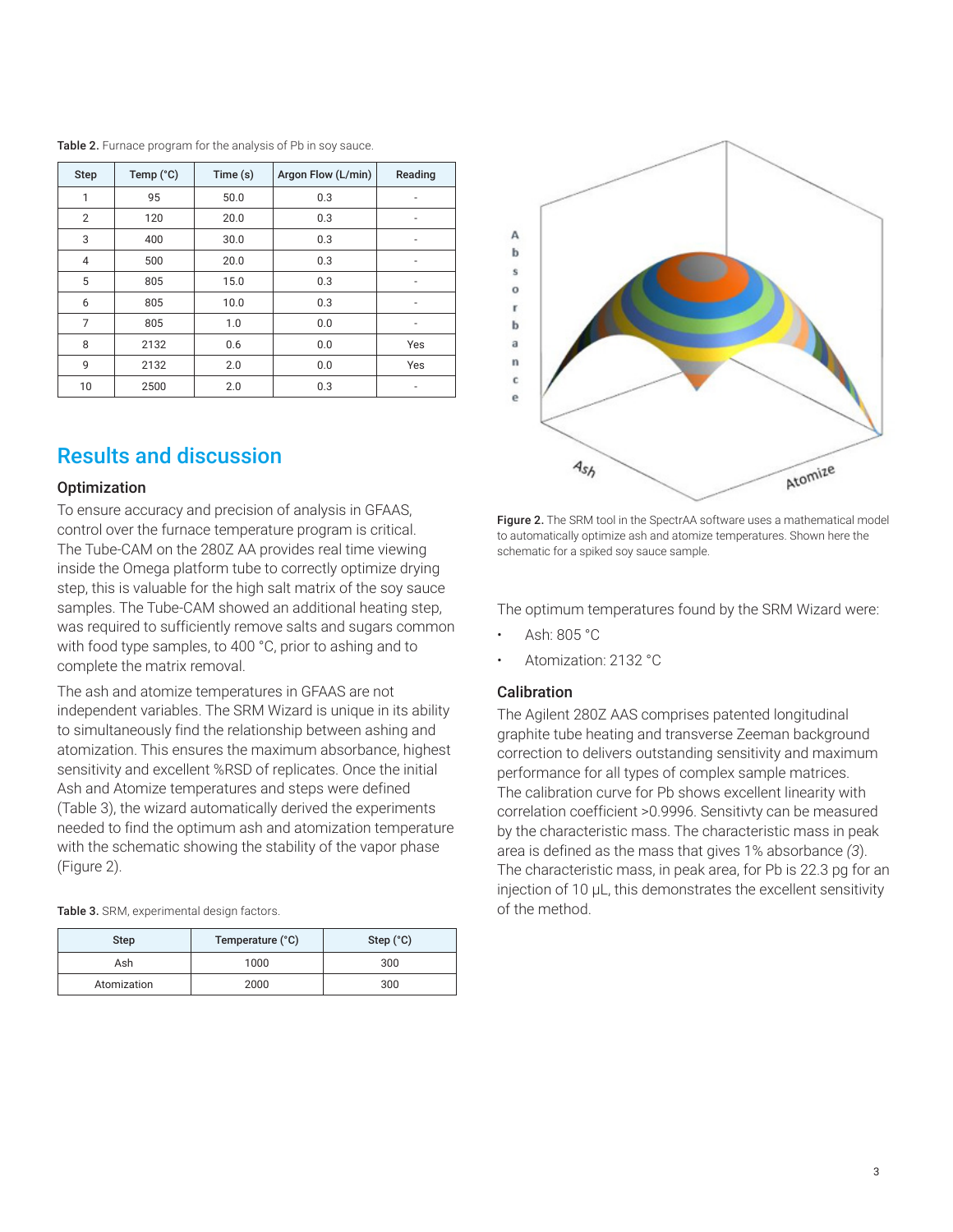

Figure 3. Absorbance peak for a soy sauce sample spiked with 10 µg/kg Pb.

### Method detection limit

The Method detection limit (MDL) was determined from the 3 sigma measurement of 10 matrix blank solutions and multiplying by the dilution factor. The food safety standard GB 2762-2017 specifies the maximum allowable content of Pb in condiments to be ≤1.0 mg/kg. The limits show that the 280Z AA are well below the requirements of the standard (Table 4).

#### Table 4. TBC.

|       | <b>MDL</b> in solution<br>$(\mu g/kg)$ | MDL in sample<br>$(\mu g/kg)$ | LOQ in sample<br>$(\mu g/kg)$ | <b>Maximum</b><br>allowable Limit<br>GB 2762 2017<br>$(\mu g/kg)$ |
|-------|----------------------------------------|-------------------------------|-------------------------------|-------------------------------------------------------------------|
| Limit | 0.35                                   | 18                            | 59                            | 1000                                                              |

### Sample analysis and method robustness

The stability of the 280Z AA was investigated by analyzing a soy sauce sample spiked with 10 μg/kg of Pb, each sample was measured in triplicate. Figure 3 shows the Pb analyte absorbance peak in the spiked soy sauce sample, recovered accuracy and precisely (1.0 %RSD) even with in the complex background (light grey line).



Figure 4. Absorbance peak for a soy sauce sample spiked with 10 µg/kg Pb (dark lines) in a complex background (light grey line).

The method robustness was examined by repeating it in four Centers of Excellence (COEs) in China with different operators/instruments. The results across the four sites were almost identical (Table 5.) with excellent precision of <2.0 %RSD and recovery of the spike 98 ±4% demonstrating the robustness of the method and reliability of the Agilent 280Z AA.

Table 5. Repeatability Pb analysis in soy sauce across the four COEs.

| COE          | # of<br><b>Samples</b><br>Measured | <b>Unspiked</b><br><b>Soy Sauce</b><br>$(\mu g/kg)$        | <b>Spiked</b><br>Sauce<br>$(\mu g/kg)$ | <b>RSDs</b> | <b>Recovery</b> |
|--------------|------------------------------------|------------------------------------------------------------|----------------------------------------|-------------|-----------------|
| Shanghai HS  | $n = 10$                           | <mdl< td=""><td>9.66</td><td>1.7%</td><td>97%</td></mdl<>  | 9.66                                   | 1.7%        | 97%             |
| Shanghai LYX | $n = 10$                           | <mdl< td=""><td>10.4</td><td>1.2%</td><td>102%</td></mdl<> | 10.4                                   | 1.2%        | 102%            |
| Chubang      | $n=7$                              | <mdl< td=""><td>9.62</td><td>0.7%</td><td>98%</td></mdl<>  | 9.62                                   | 0.7%        | 98%             |
| LiJinji      | $n=7$                              | <mdl< td=""><td>9.35</td><td>1.2%</td><td>94%</td></mdl<>  | 9.35                                   | 1.2%        | 94%             |

### **Conclusion**

The Agilent 280Z AA using the Omega platform tube provided high sensitivity, accuracy and precision quantify Pb in soy sauce according to GB 2762-2017. The SRM Wizard ensured the optimum ash and atomization temperatures, producing a robust method for the maximum absorbance. The method robustness was validated across four different laboratories where it was shown that the method exceeds the GB 2762:2017 requirements for Pb in soy sauce.

With its excellent precision and accuracy for such a difficult matrix, the Agilent 280Z is ideally suited for laboratories that require sensitive and cost-effective instrumentation.